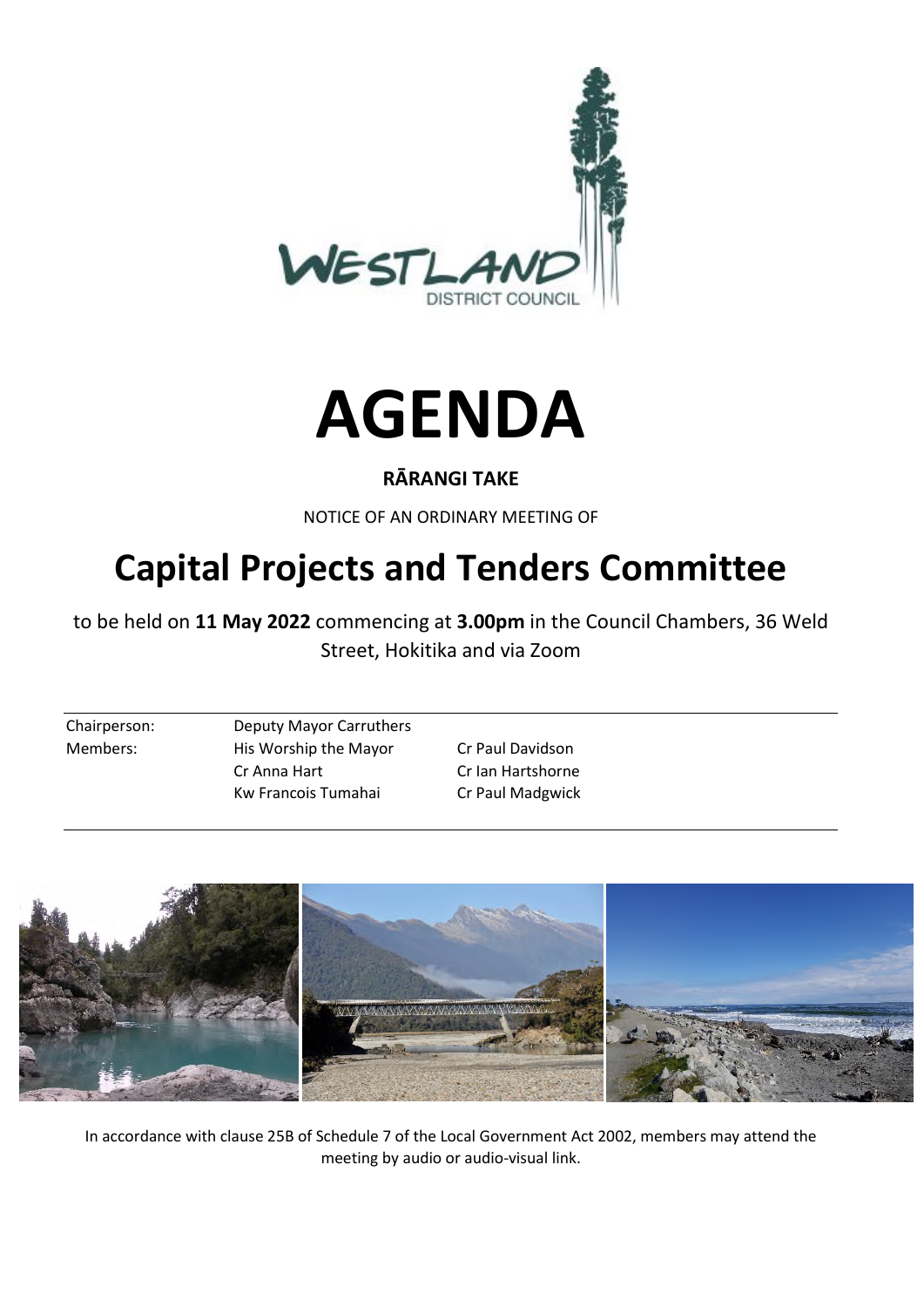# **Council Vision:**

*We work with the people of Westland to grow and protect our communities, our economy and our unique natural environment.* 

## **Purpose:**

The Council is required to give effect to the purpose of local government as prescribed by section 10 of the Local Government Act 2002. That purpose is:

- (a) To enable democratic local decision-making and action by, and on behalf of, communities; and
- (b) To promote the social, economic, environmental, and cultural well-being of communities in the present and for the future.

## **1. NGĀ WHAKAPAAHA APOLOGIES**

His Worship the Mayor

#### **2. WHAKAPUAKITANGA WHAIPĀNGA DECLARATIONS OF INTEREST**

Members need to stand aside from decision-making when a conflict arises between their role as a Member of the Council and any private or other external interest they might have. This note is provided as a reminder to Members to review the matters on the agenda, and assess and identify where they may have a pecuniary or other conflict of interest, or where there may be a perception of a conflict of interest.

If a member feels they do have a conflict of interest, they should publicly declare that at the start of the meeting or of the relevant item of business and refrain from participating in the discussion or voting on that item. If a member thinks they may have a conflict of interest, they can seek advice from the Chief Executive or the Group Manager: Corporate Services (preferably before the meeting). It is noted that while members can seek advice the final decision as to whether a conflict exists rests with the member.

## **3. NGĀ TAKE WHAWHATI TATA KĀORE I TE RĀRANGI TAKE URGENT ITEMS NOT ON THE AGENDA**

Section 46A of the Local Government Official Information and Meetings Act 1987 states:

- (7) An item that is not on the agenda for a meeting may be dealt with at the meeting if  $-$ (a) the local authority by resolution so decides, and
	- (b) the presiding member explains at the meeting at a time when it is open to the public, -
	- (i) the reason why the item is not on the agenda; and
	- (ii) the reason why the discussion of the item cannot be delayed until a subsequent meeting.
	- (7A) Where an item is not on the agenda for a meeting, -
	- (a) that item may be discussed at the meeting if –
	- (i) that item is a minor matter relating to the general business of the local authority; and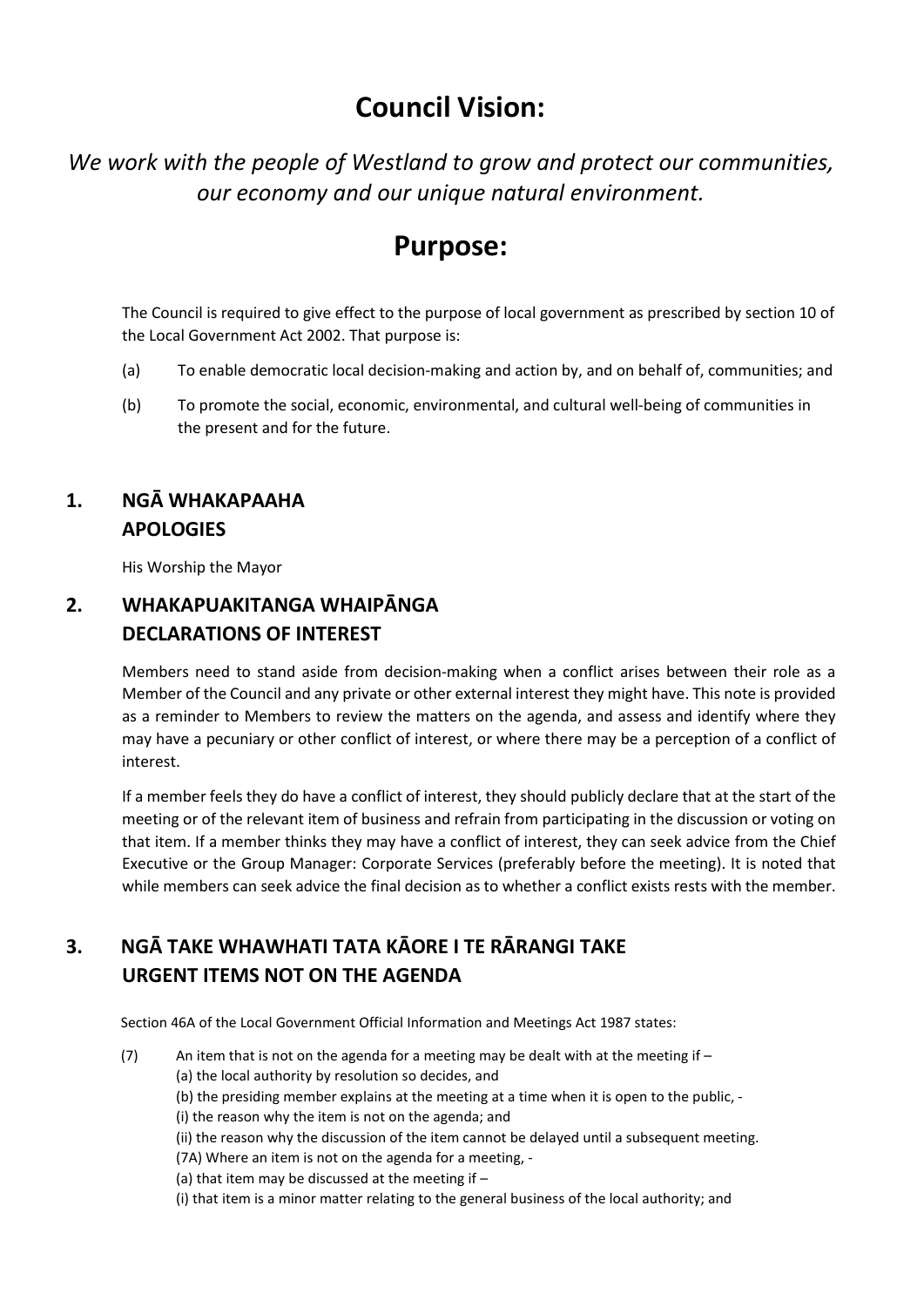(ii) the presiding member explains at the beginning of the meeting, at a time when it is open to the public, that the item will be discussed at the meeting; but

(b) No resolution, decision, or recommendation may be made in respect of that item except to refer that item to a subsequent meeting of the local authority for further discussion.

## **4. NGĀ MENETI O TE HUI KAUNIHERA MINUTES OF MEETINGS**

 The Minutes of the previous meeting/meetings were circulated separately via Microsoft Teams.

- **Capital Projects and Tenders Committee Meeting Minutes 9 February 2022**
- **Capital Projects and Tenders Extraordinary Committee Meeting Minutes 21 April 2022**

#### **5. ACTION LIST**

Scott Baxendale, Group Manager - District Assets

#### **6. NGĀ TĀPAETANGA PRESENTATIONS**

 **Capital Project Update**  Scott Baxendale, Group Manager - District Assets

#### **7. PŪRONGO KAIMAHI STAFF REPORTS**

No reports

## **8. KA MATATAPU TE WHAKATAUNGA I TE TŪMATANUI RESOLUTION TO GO INTO PUBLIC EXCLUDED**

(to consider and adopt confidential items)

Resolutions to exclude the public: Section 48, Local Government Official Information and Meetings Act 1987.

The general subject of the matters to be considered while the public are excluded, the reason for passing this resolution in relation to each matter and the specific grounds under Section 48(1) of the Local Government Official Information and Meetings Act 1987 for the passing of the resolution are as follows:

| <b>Item</b><br>No. | <b>General subject of</b><br>each matter to be<br>considered  | <b>Reason for passing</b><br>this resolution in<br>relation to each<br>matter | Ground(s) under Section 48(1) for the<br>passing of this resolution                                                                                                                                 |  |
|--------------------|---------------------------------------------------------------|-------------------------------------------------------------------------------|-----------------------------------------------------------------------------------------------------------------------------------------------------------------------------------------------------|--|
| 1.                 | Confidential Minutes-<br>9 February 2022 and<br>21 April 2022 | Good<br>reason<br>to<br>withhold exist under<br>Section 7                     | That the public conduct of the relevant<br>part of the proceedings of the meeting<br>would be likely to result in the disclosure<br>of information for which good reason for<br>withholding exists. |  |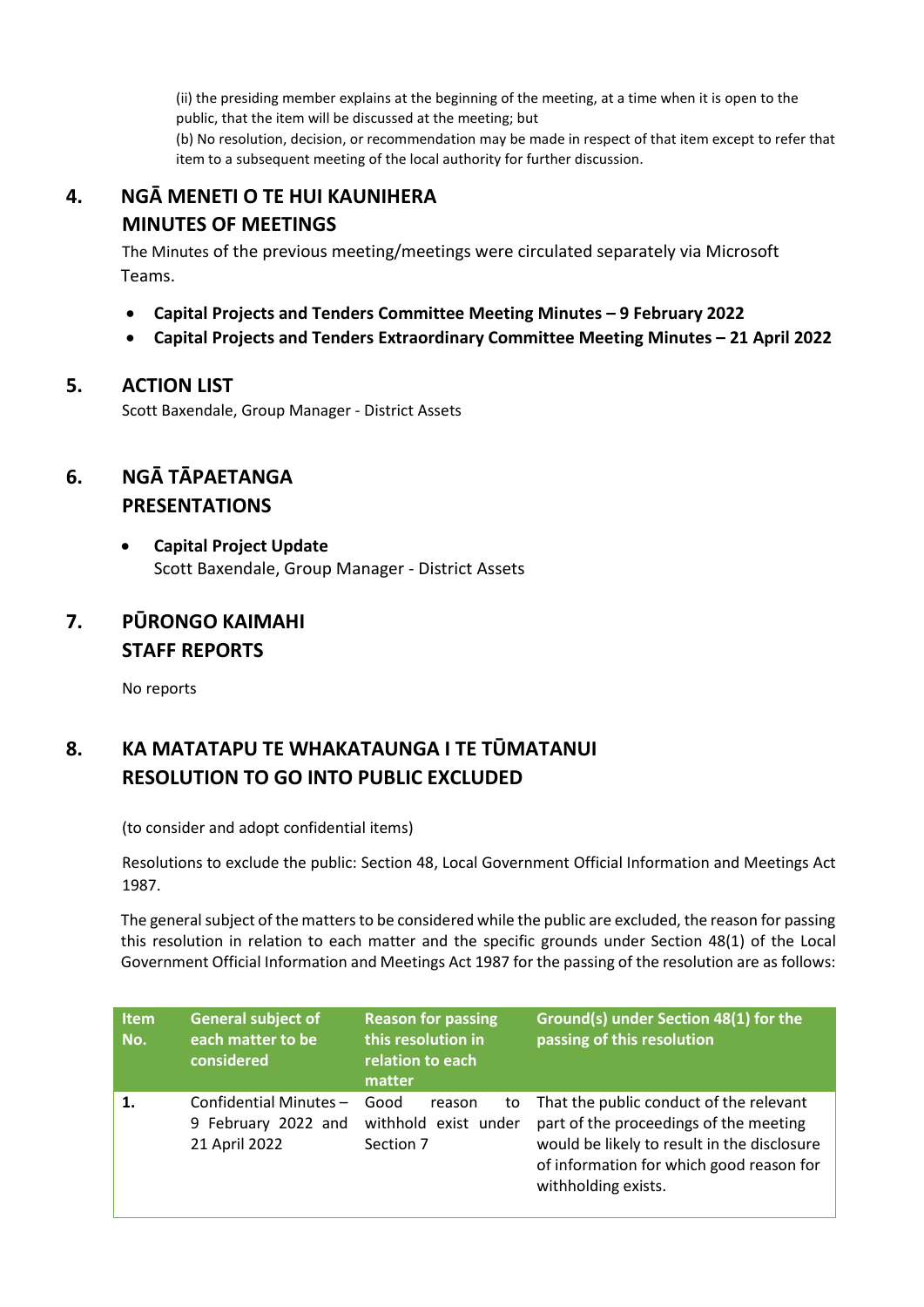|    |                                                         |                                                           | Section $48(1)(a)$                                                                                                                                                                                                        |
|----|---------------------------------------------------------|-----------------------------------------------------------|---------------------------------------------------------------------------------------------------------------------------------------------------------------------------------------------------------------------------|
| 2. | Town Belt East Storm<br>Water Upgrade                   | Good<br>reason<br>to<br>withhold exist under<br>Section 7 | That the public conduct of the relevant<br>part of the proceedings of the meeting<br>would be likely to result in the disclosure<br>of information for which good reason for<br>withholding exists.<br>Section $48(1)(a)$ |
| 3. | <b>Tenders</b><br><b>Tourism</b><br>Infrastructure Fund | Good<br>reason<br>to<br>withhold exist under<br>Section 7 | That the public conduct of the relevant<br>part of the proceedings of the meeting<br>would be likely to result in the disclosure<br>of information for which good reason for<br>withholding exists.<br>Section $48(1)(a)$ |

This resolution is made in reliance on sections 48(1)(a) and (d) of the Local Government Official Information and Meetings Act 1987 and the particular interests or interests protected by section 7 of that Act, which would be prejudiced by the holding of the relevant part of the proceedings of the meeting in public are as follows:

| Item No. | <b>Interest</b>                                                                                                                                                                                                                                                                         |  |  |  |
|----------|-----------------------------------------------------------------------------------------------------------------------------------------------------------------------------------------------------------------------------------------------------------------------------------------|--|--|--|
| 1, 2, 3  | Protect information where the making available of the information:<br>would disclose a trade secret; and<br>(i)<br>would be likely unreasonably to prejudice the commercial position of the person who<br>(ii)<br>supplied or who is the subject of the information (Schedule 7(2)(b)). |  |  |  |
| 1,2,3    | Enable any local authority holding the information to carry on, without prejudice or<br>disadvantage, negotiations (including commercial and industrial negotiations) (Schedule<br>7(2)(i)                                                                                              |  |  |  |
| 1,2,3    | Prevent the disclosure or use of official information for improper gain or improper<br>(Section $7(2)$ (j))<br>advantage.                                                                                                                                                               |  |  |  |

#### **DATE OF NEXT CAPITAL PROJECTS AND TENDERS MEETING – 2 AUGUST 2022 (TBC) COUNCIL CHAMBERS, 36 WELD STREET, HOKITIKA AND VIA ZOOM**